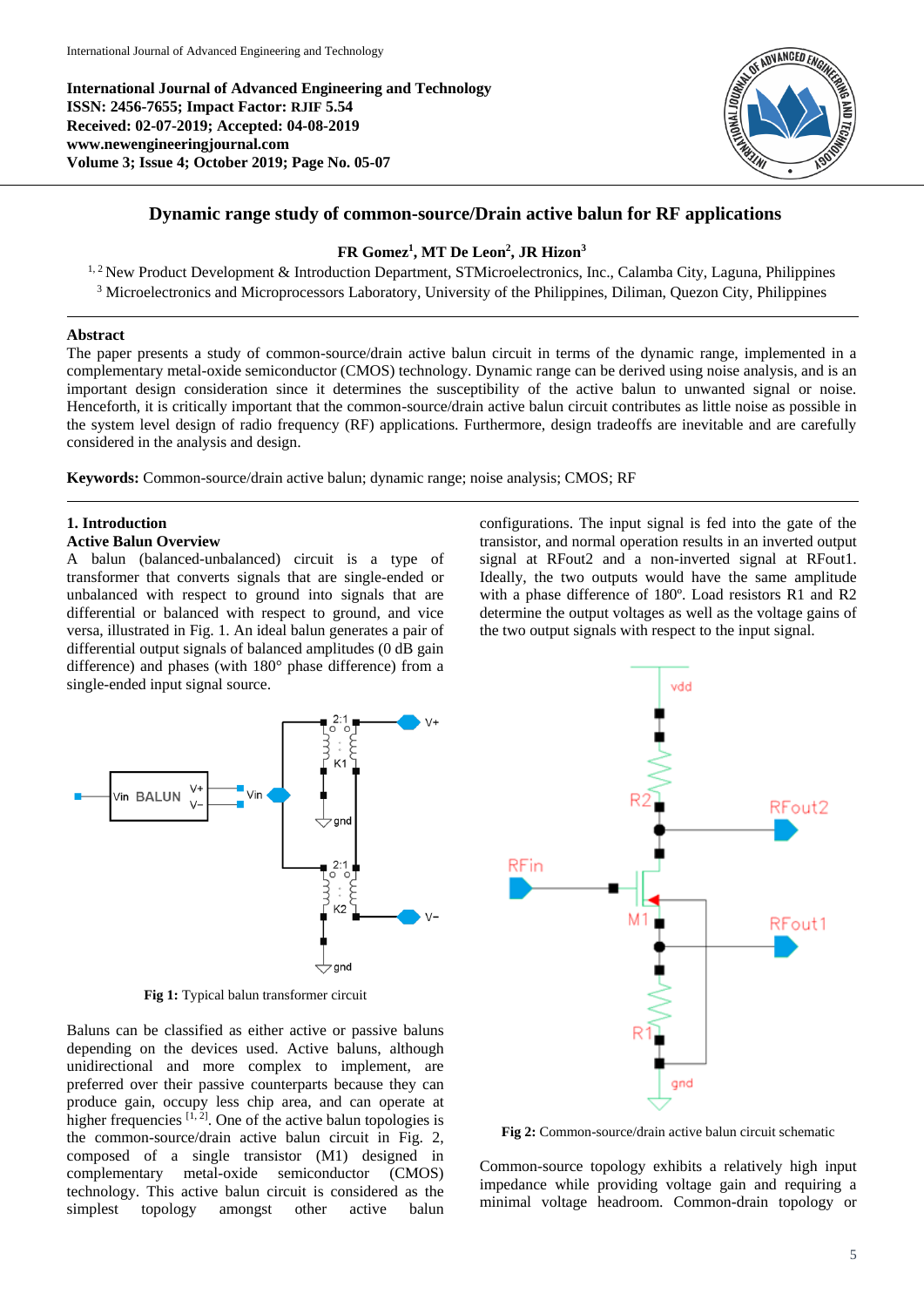source-follower, on the other hand, is occasionally employed as level shifters or buffers, impacting the overall frequency response. It also exhibits high input impedance. With the two topologies merged to function as an active balun, common-drain will dominate the response on the overall voltage gain or attenuation because of the feedback effect of load resistor R1 with respect to the input.

#### Noise Analysis

Noise performance is an important design consideration since it determines the susceptibility of the active balun to unwanted signal or noise. Important design parameters such as the dynamic range (DR) can be derived using noise analysis. Fig. 3 shows the circuit model with noise sources of common-source/drain active balun.



**Fig 3:** Common-source/drain active balun circuit model with noise generator

Since active balun supplies differential input signal into a differential circuit, noise calculation for each of the two output nodes is necessary. Succeeding discussions determine the output noise contributions of the active balun produced by the transistor itself and the output loads.

$$
\overline{i_{n,out2}^2} = \overline{i_{d,th}^2} + \overline{i_{d,1/f}^2} + \overline{i_{R2}^2} + \frac{\overline{v_{Rs}^2} - \overline{v_{n,out2}^2}}{\left(1/sC_{gd}\right)^2}
$$
(1)

$$
\overline{v_{n,out2}^2} = \left[ 4k_BT\gamma(g_m + g_{mb})\Delta f + \frac{K_fI_0}{L^2C_{ox}f_{co}}\frac{1}{f_{co}}\Delta f + \frac{4k_BT}{R^2}\Delta f + \frac{\overline{v_{Rs}^2} - \overline{v_{n,out2}^2}}{\left(1/sC_{gd}\right)^2} \right] \left(R2||\frac{1}{sC^2}\right)^2 \tag{2}
$$

At higher frequency, thermal noise of transistor dominates, hence flicker noise could be neglected. Assuming source resistance to be zero, that is  $Rs = 0$ , and rearranging (2), output voltage noise of RFout2 could be simplified.

$$
\overline{v_{n,out2}^2} = \frac{k_B T}{C2} \cdot \frac{1 + \gamma (g_m + g_{mb}) R2}{1 + \frac{1}{4} \left(\frac{C_{gd}}{C2}\right)^2} \qquad V_{rms}^2 \tag{3}
$$

Assuming that Cgd is significantly smaller than the output load capacitance C2, (3) would be simplified as

$$
\overline{v_{n,out2}^2} = \frac{k_B T}{C2} [1 + \gamma (g_m + g_{mb}) R2] \qquad V_{rms}^2 \tag{4}
$$

To verify the expression in (4), Kirchhoff's current law (KCL) at node d as earlier generated in (1) could be used with  $C_{gd}$  initially neglected. This is with the assumption that inherence capacitance  $C_{gd}$  is significantly smaller than the output capacitance C2.

$$
\overline{i_{n,out2}^2} = \overline{i_{d,th}^2} + \overline{i_{d,1/f}^2} + \overline{i_{R2}^2}
$$
 (5)

$$
\overline{v_{n, \text{out2}}^2} = \left[ 4k_B T \gamma (g_m + g_{m\text{D}}) \Delta f + \frac{K_f I_\text{D}}{L^2 C_{\text{ex}} f_{\text{co}}} \Delta f + \frac{4k_B T}{R^2} \Delta f \right] \left( R2 || \frac{1}{sC2} \right)^2 \tag{6}
$$

At higher frequency, thermal noise of transistor dominates, hence flicker noise could be neglected.

$$
\overline{v_{n,out2}^2} = \frac{k_B T}{C2} [1 + \gamma (g_m + g_{mb}) R2] \qquad V_{rms}^2 \tag{7}
$$

Expression for the voltage noise of RFout2 in (7) confirms that of the computation in (4). This comes with the assumption that  $C_{gd}$  is negligible as compared to C2. Interestingly, the expression for output noise power is also the signal-to-noise ratio (SNR) at the output side. Increasing the resistance R2 increases the output noise contribution. Furthermore, increasing the capacitance C2 would decrease the output voltage noise but it would also decrease the circuit bandwidth or the cutoff frequency of RFout2. This design tradeoff is inevitable so one should consider the effectiveness of setting or limiting the output capacitance.

Using the expression for SNR given as the output noise voltage in [4, 7], dynamic range of the circuit for the RFout2 side could be determined. Dynamic range is the ratio of the maximum signal power that the circuit can tolerate without distortion to noise level of circuit. Note that the largest signal that can be passed through the output of the circuit is limited by the supply voltage  $(V_{DD})$ . Dynamic range is expressed as

$$
DR_2 = 10log \frac{P_{signal}}{P_{initial}} = 20log \frac{V_{maximum}}{V_{noliver2,rms}} = 20log \frac{\frac{\frac{1}{2} \cdot \frac{V_{DD}}{2}}{\sqrt{2}}}{\sqrt{\frac{k_B T}{C_2} [1 + \gamma (g_m + g_{mk})R^2]}}
$$
(8)  

$$
DR_2 = 10log \frac{V_{DD}^2 \cdot C_2}{\sqrt{\frac{V_{total}}{C_2} [1 + \gamma (g_m + g_{mk})R^2]}}
$$

$$
\delta R_2 = 10 \log \frac{1}{k_B T [1 + \gamma (g_m + g_{mb}) R 2]} dB
$$
 (9)

For RFout1, the output noise voltage contribution was determined starting with KCL at node s. same assumption applies with inherent capacitance  $C_{gs}$  significantly smaller than the output capacitance C1.

$$
\frac{\overline{i}_{n,out1}^2}{\overline{i}_{n,out1}^2} = \frac{\overline{i}_{d,th}^2}{\overline{i}_{d,th}^2} + \frac{\overline{i}_{d,1/f}^2}{\overline{i}_{d,1/f}^2} + \frac{\overline{i}_{R1}^2}{\overline{i}_{R1}^2}
$$
\n(10)\n
$$
\frac{\overline{v_{n,out1}^2}}{v_{n,out1}^2} = \left[4k_s T y(g_m + g_{mb}) \Delta f + \frac{R_f I_b}{L^2 C_{ox} f_{co}} \Delta f + \frac{4k_s T}{R1} \Delta f\right] \left(R1 \mid \frac{1}{sC1}\right)^2 \tag{11}
$$

With same previous assumptions applied, expression for output voltage noise of RFout1 could be derived.

$$
\overline{v_{n,out1}^2} = 4k_B T \left[ \gamma (g_m + g_{mb}) + \frac{1}{R1} \right] \left( R1 || \frac{1}{sC1} \right)^2 \Delta f \tag{12}
$$

$$
\overline{v_{n,out1}^2} = \frac{k_B T}{C1} \left[ 1 + \gamma (g_m + g_{mb}) R1 \right] \qquad V_{rms}^2 \tag{13}
$$

Resembling that of the expression in (7), total output voltage noise of RFout1 depends on output loads R1 and C1. With the same behavior as the other output, increasing the resistance R1 increases the overall noise. Also, output capacitance C1 has a large effect on the output noise performance. Dynamic range for the RFout1 output side is